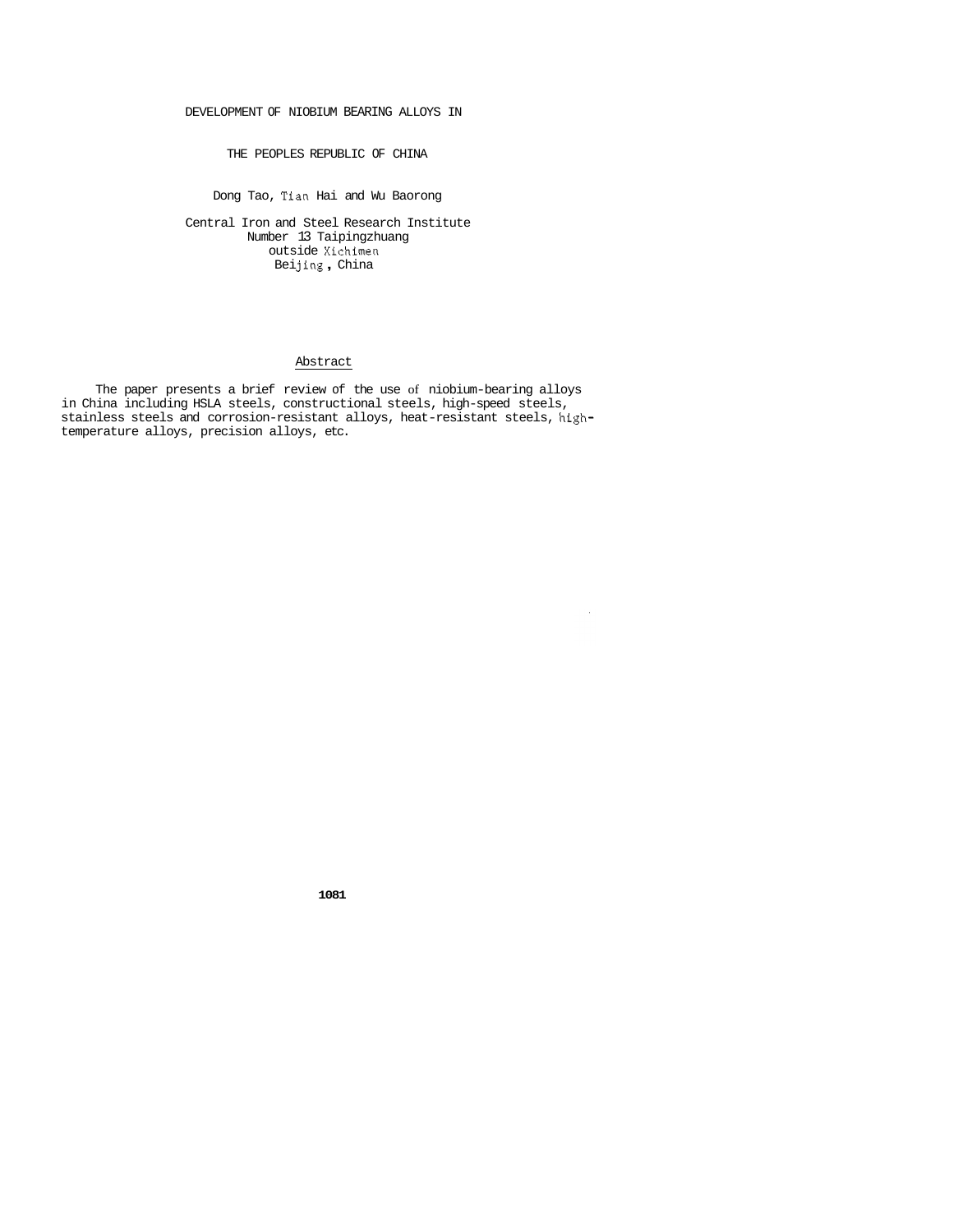Niobium was discovered by the British chemist C. Hatchett in 1801. He named it columbium (Cb) in honor of the North American source of the ore sample he studied. In 1844, the German chemist, H. Rose discovered two different elements during analyzing Columbite ores, one of which was tantulum, and named the other one Niobium (Nb), after Tantalus' daughter Niobe in Greek mythologies. In 1866 C. Marignac proved that Nb and Cb were the same element. Therefore, in the periodic table the symbol of the 41st element is either N<sub>b</sub> or C<sub>b</sub>.

The application of niobium in steel began in the thirties of this era. In 1940, a U.S. patent was granted to F. M. Becket, et al. In fact, people did not use niobium steel until C-Mn-Nb steel plates were produced in United States in 1958 (1).

The application of niobium in China began in low carbon Mn-Nb steels also. In the beginning of the sixties we researched and developed a group of low carbon niobium-bearing killed or semi-killed steels. In the beginning of the seventies normalized or quenched and tempered HSLA steels containing both molybdenum and niobium were developed, and at the same time, niobium was used in tool steel, heat resistant steel or alloy, stainless steel or corrosion resistant alloy and precision alloys, etc. The general condition of research and development of niobium-bearing alloys in these areas is as follows.

#### The Application of Niobium in HSLA Steel

At the end of the fifties, HSLA steel was still a new group of steels. In the middle of the sixties Bau-Tou and Tienjing steel plants developed a set of as-rolled niobium-bearing manganese steels, such as 09MnNb, 14MnNb, 16MnNb, etc. The yield strength of these steels was 290 to 340 MPa. The niobium content of which was between 0.015 percent to 0.05 percent. Bao-Tou steel company produced semi-killed lOMnNb and l4MnNb by utilizing residual niobium in the iron. These two kinds of steels are widely used in structural shapes and small diameter pipe and chemical pressure vessels, etc.

Later, to increase strength and toughness, the l8MnMoNb steel was used. The mechanical properties of this steel at room temperature and up to 450 C were good. It **has** been used in different types of pressure vessels. A typical one is a tower for synthetic urea, the cylinder of which was build by welding plate of 115 **mm** thickness.

To prevent cracking during stress-relief annealing of this steel after welding, the weldment must be isothermally heat treated at 180 C in place of stress-relief anneal (2).

Several years ago, a high yield strength *6* 690 MPa) 14MnMoNbB was produced and used to build high pressure water pipe for a water power station (3). The toughness of this steel at low temperature is shown in Figure 1.

In addition, the following niobium-bearing steels have also been developed:

1. Cryogenic steel 06A1 NbCuN - The formability and weldability of this steel are good. It has been used in oil refineries and synthetic rubber industries and was successful (4). Comparison of fracture toughness between this steel and 3.5 percent Nickel steel is shown in Figure 2.

2. Sea water corrosion resistant steel 1OMoPNbRE which was used for wharf facilities.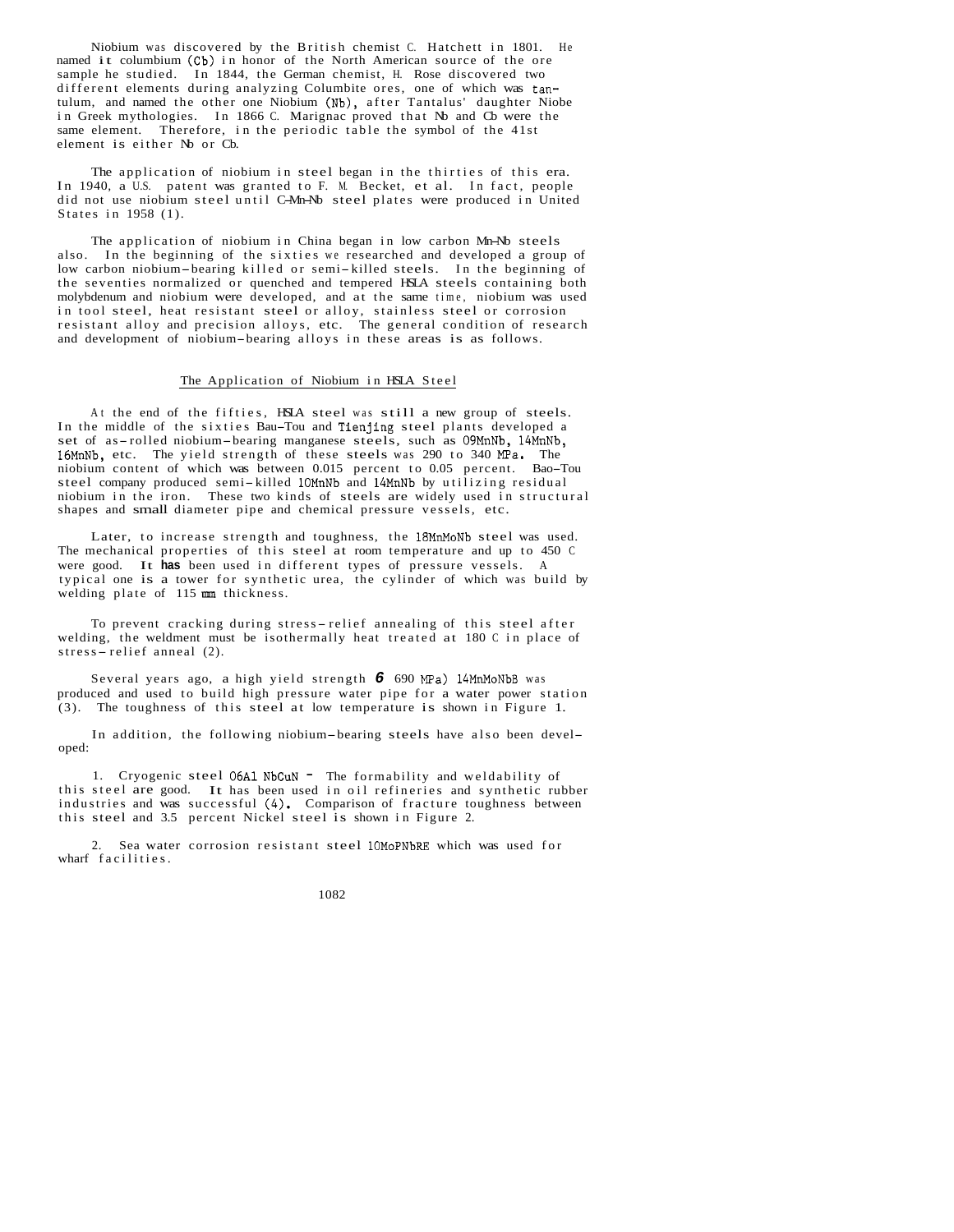

**Figure 1. Toughness of 14MnMoNbB at different temperatures.** 



**Figure 2. Comparison of COD value between 06AlNbCuN and 3.5% Ni steel.**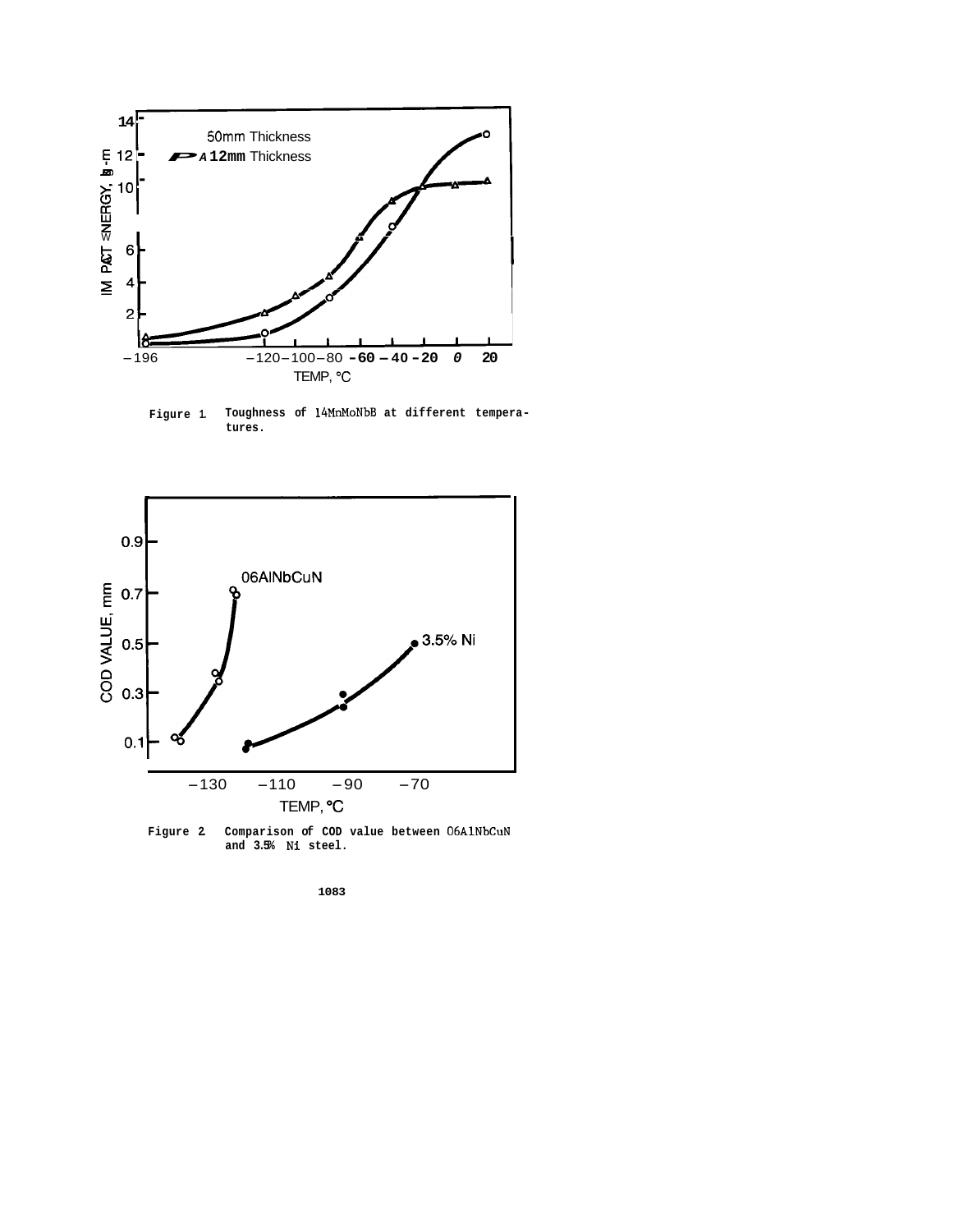3. lOMoWVNb steel used for hydrogenation equipment. The creep rupture strength of this steel is shown in Table I (5).

Table **I1** summarized the classification, trade designations and compositions of principal types of niobium-bearing HSLA steels.

Meanwhile, tnvestigation of the effect of control rolled process on the recrystallization characteristics or the relationship between microstructure and mechanical properties has been done on some steels listed in Table **I1**  e.g. 09MnNb.

|  | Table I. The extrapoloted creep rupture strength of 10 MoWVNb steel. |  |  |  |
|--|----------------------------------------------------------------------|--|--|--|
|  |                                                                      |  |  |  |

| Temp. (°C) | $010000$ (MPa) | $\sigma$ 100000 (MPa) |
|------------|----------------|-----------------------|
| 500<br>530 | 225<br>147     | 176<br>120            |
| 600        | 106            | 72                    |
| 620        | 67             | 53                    |

## Application of Niobium in Structural Alloy Steels

There are a few niobium-bearing steels in structural alloy steels. Two robium-bearing arroy structural steels, 40mmwoko and 40mmmowo nave been<br>developed only. The latter steel (0.4% C - 1.10% Mn - 0.60% Mo - 0.09% Nb) niobium-bearing alloy structural steels, 40MnNbRE and 40MnMoNb have been was strengthened by both molybdenum and niobium. Niobium has a pronounced effect on the yield strength of these steels. This effect is more evident when it is used together with molybdenum (6).

### Application of Niobium in Tool Steels

#### High speed steel

Several new high speed steels have been developed in China. The common feature of these steels is cobalt-free and contains Nb, A1 and Si, etc. **(7).**  The approximate compositions of these steels are summarized in Table **111.** 

|                                         |                      | Table III,                          |                                    |                                        |                   |                   | Approximate composition of several |                       |                           |
|-----------------------------------------|----------------------|-------------------------------------|------------------------------------|----------------------------------------|-------------------|-------------------|------------------------------------|-----------------------|---------------------------|
|                                         |                      |                                     | niobium-bearing high speed steels. |                                        |                   |                   |                                    |                       |                           |
| Trade<br>desig-<br>nation               |                      | <u>Mn</u>                           | Μ                                  | Mo                                     | Сr                | v                 | Nb                                 | Al                    | Si                        |
| 8201<br>B <sub>212</sub><br><b>B223</b> | 1.60<br>1.53<br>1.73 | $\leq 0.04$<br>$\le 0.04$<br>& 0.04 | 6.0<br>18.0<br>4.0                 | 5.5<br>$\overline{\phantom{0}}$<br>7.1 | 4.1<br>4.1<br>4.1 | 4.7<br>3.4<br>4.1 | 0.35<br>0.15<br>0.40               | 0.5<br>1.3<br>$1.2\,$ | $1.2\,$<br>$1.2\,$<br>1.0 |

Niobium-bearing high speed steel has higher red hardness and wearability. The optimum content of niobium is 0.8-1.0 percent. The relationship between hardness and tempering temperature of niobium-bearing high speed steel mentioned above is shown in Figure 3. These steels have been successfully used in making drill head and drawknife, etc.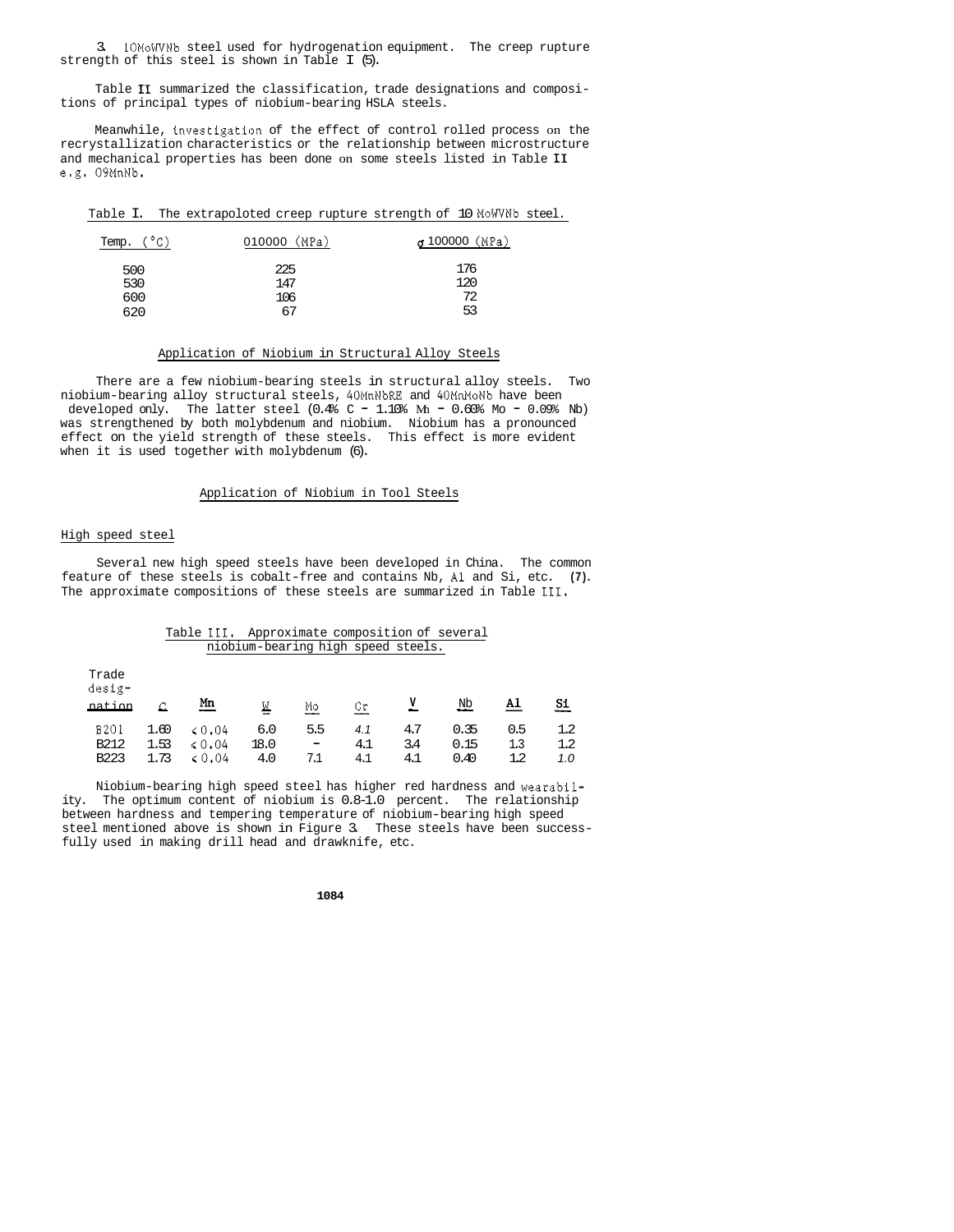|               |                      |                |                  | Table 11.                                 |                           |              |                         |                                                           |                            | Compositions of principal types of Nb-bearing HSLA steels. |              |                                       |
|---------------|----------------------|----------------|------------------|-------------------------------------------|---------------------------|--------------|-------------------------|-----------------------------------------------------------|----------------------------|------------------------------------------------------------|--------------|---------------------------------------|
|               |                      |                |                  |                                           |                           |              |                         |                                                           | Chemical Composition (wt%) |                                                            |              |                                       |
|               | Trade<br>Designation | Condi-<br>tion | 으                | $\overline{1}$                            | $\underline{\mathbf{Mn}}$ | $\mathbf{P}$ | $\overline{\mathbf{S}}$ | $\underline{\texttt{Ni}}$                                 | $\underline{\mathsf{Mo}}$  | $\overline{\mathbf{N}}$                                    | $\mathbf{u}$ | other                                 |
|               | 09 Mn Nb             | R/CR           | $\leq 0.12$      | 0.2/0.6                                   | $0.8/1.2 \le 0.05$        |              | $\leq 0.05$             |                                                           |                            | 0.015/0.05                                                 |              |                                       |
|               | 14 Mn Nb             |                | $R$ 0.12/0.18    | 0.2/0.6                                   | $0.8/1.2 \le 0.05$        |              | $\leq 0.05$             |                                                           |                            | 0.015/0.05                                                 |              |                                       |
|               | 16 Mn Nb             |                | R $0.12/0.20$    | 0.2/0.6                                   | $1.2/1.6 \le 0.05$        |              | $\leq 0.05$             |                                                           |                            | 0.015/0.05                                                 |              |                                       |
|               | 18 Nbb               | $\mathbb{R}$   | 0.22             | $\leq 0.17$                               | 0.65                      | $\leq 0.05$  | $\leq 0.05$             |                                                           |                            | $0.015/0.05 \le 0.35$                                      |              |                                       |
|               | 14 Mn Nbb            |                | R $0.12/0.18$    | 60.17                                     | 1.2                       | $\leq 0.05$  | $\leq 0.05$             |                                                           |                            | $0.015/0.05 \le 0.35$                                      |              |                                       |
| $\frac{1}{2}$ | 18 Mh Mo Nb          | N+T            | 0.23             | 0.37                                      | 1.65                      | $\leq 0.04$  | $\leq 0.045$            |                                                           |                            | 0.025/0.05                                                 |              |                                       |
|               | 14 Mn Mo NbB         | $0+T$          | 0.12/0.18        | $0.15/0.35$ 1.3/1.8 $\leq 0.03$           |                           |              | $\leq 0.03$             |                                                           | 0.45/0.7                   |                                                            |              | $0.02/0.06$ $0.2/0.4$ B $0.005/0.003$ |
|               | 13 Mn Ni Mo Nb       | $N+T$          | $\leqslant$ 0.16 | 0.15/0.5                                  |                           |              |                         | $1.0/1.6 \le 0.025 \le 0.025 \quad 0.6/1.2 \quad 0.2/0.4$ |                            | 0.1/0.03                                                   |              | $Cr \t 0.2/0.4$                       |
|               | 06 Mn Nb             | R/N            | $\leq 0.07$      | $0.17/0.37 \quad 1.2/1.6 \quad \leq 0.03$ |                           |              | $\leq 0.03$             |                                                           |                            | 0.02/0.04                                                  |              |                                       |
|               | 06 Al Nb Cu N        | $0+N$          | $\leq 0.08$      | $\leq 0.35$                               | $0.9/1.3 \le 0.02$        |              | $\leq 0.035$            |                                                           |                            |                                                            |              | $0.04/0.09$ $0.3/0.5$ N $0.01/0.018$  |
|               | 10 Mo W V Nb         | N+T            | 0.07/0.13        | 0.05/0.8                                  | $0.5/0.8 \le 0.04$        |              | $\leq 0.03$             |                                                           |                            | 0.06/0.12                                                  |              | 0.3/0.5<br>v                          |
|               | 12 Si Mo V Nb        |                | $R = 0.08/0.14$  | 0.05/0.8                                  | $0.6/0.9 \le 0.04$        |              | $\leq 0.03$             |                                                           |                            | 0.04/0.08                                                  |              | 0.3/0.5<br>V                          |

# **Table 11. Compositions of principal types of Nb-bearing** HSLA **steels.**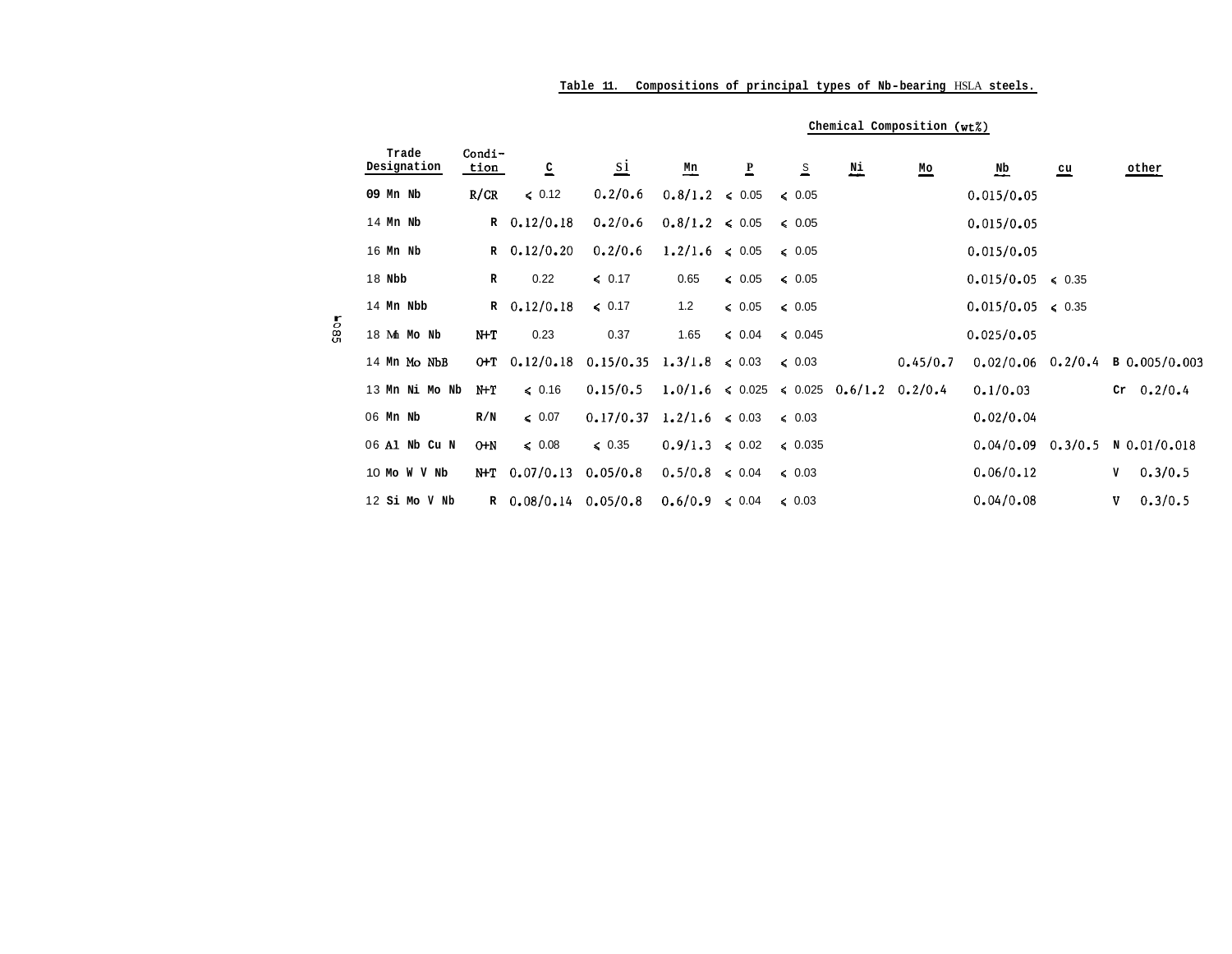

Figure **3.** The hardness of niobium-bearing high speed steels.

#### Die steels

There are two niobium-bearing die steels - 4Cr3W - 4Mo2VTiNb and 65Cr-4W3Mo2VNb steels. The former belongs to hot working die steel and has been used for precision forging and high speed forging dies working at temperature below *900* C. The quenched hardness, thermal fatigue strength and resistance to tempering of the steel is rather high. The latter is a high toughness coldworking die steel. The addition of niobium can increase the normal rupture strength of Cr-W-Mo-V steel *(8).*  Niobium delayed the dissolution of carbides **so** that in the matrix existed more lath martensite and hence the toughness of the steel was improved. The results in practice showed that this cold working die steel possesses higher bending and twisting strength and higher multi-impact strength.

#### Use of Niobium in Stainless Steels and Corrosion Resistant Alloys

Niobium has been added to ferritic, austenitic and martensitic stainless steels. The results of industrial application showed that the presence of 0.4-0.6 percent niobium in ferritic stainless steel OCrl3Si4NbRE will increase toughness and resistance to oxidizing medium of this steel. It has been used for making valves and pump-body facilities for concentrated nitric acid. There are three different Nb-bearing stainless steels i.e. OCrl7Ni4Cu-3Nb, lCrl8NillNb and Cr18Ni20CuZNb steels (austenitic type or precipitation hardening type).

The OCr17Ni4Cu3Nb steel possesses high strength after solution treatment and has been used for machine parts which require high strength and high wearability, such as rotating drum or spring of contrifugal machine (9). The experimental results showed that resistance of this steel to many corrosive media is similar to that of 18-8 type austenitic stainless steel (Table IV).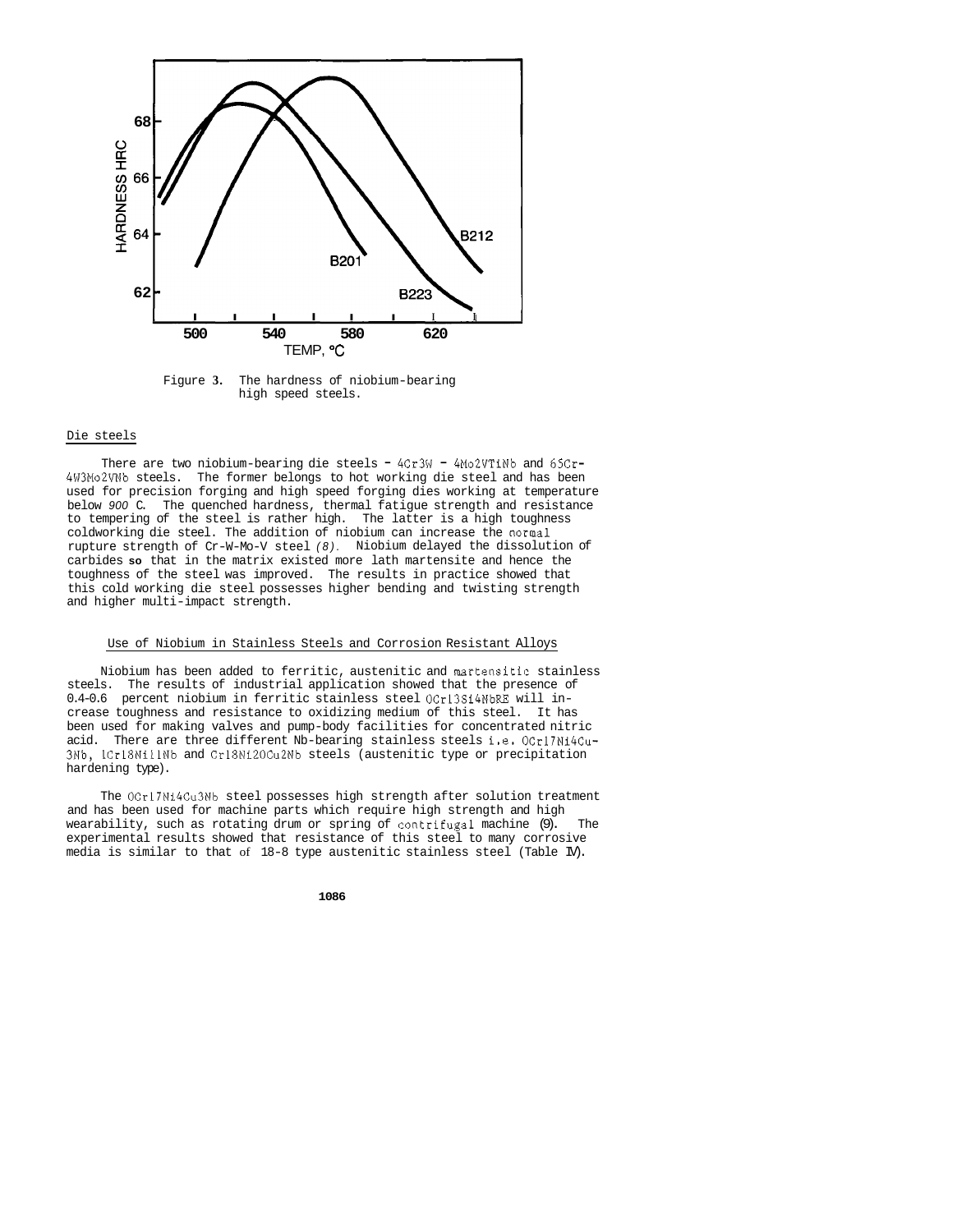| Table IV.         |          |                                    | The corrosion rate of U Gri/Ni4Gu3No steel in Various media. |                                               |                 |                      |
|-------------------|----------|------------------------------------|--------------------------------------------------------------|-----------------------------------------------|-----------------|----------------------|
|                   |          | 8 hr in                            | 48 hr in<br>$10\%$ $H_2$ $SO_4$                              | 8 hr in                                       | 48 hr in        | 8 hr in              |
| Condition         |          | boiled<br>$5\%$ H <sub>2</sub> SO, | at ambient<br>temp.                                          | in boiled<br>$40\frac{8}{3}$ HNO <sub>2</sub> | 30 C 10%<br>HC1 | boiled 8%<br>CH COOH |
| Corrosion<br>Rate | annealed | 178<br>178                         | 4.58<br>4.69                                                 | 0.25<br>0.28                                  | 0.51<br>0.50    | 0.83<br>0.79         |
| $(g/m^2 h)$       | aged     | 431<br>427                         | 6.30<br>6.27                                                 | 0.31<br>0.27                                  | 0.50<br>0.49    | 0.10<br>0.15         |

Table IV. The corrosion rate of 0 Cr17Ni4Cu3Nb steel in various media.

The resistance of  $Cr18N111Nb$  steel to intergranular corrosion was good. It has been used in sea water, alkaline medium and many acids and can be polished. The approximate composition of which is as follows: C 0.10 percent, Si 1.0 percent, Mn 2.0 percent, Cr 20 percent, Ni 12 percent, Nb 8 x C<sub>i</sub> 1.5 percent, S 0.030 percent, P 0.035 percent. After heated at  $1100 \sim$ 1150 C and quenched in water, the mechanical properties of this steel are tensile strength 540 MPa, yield strength 200  $\overline{MPa}$  and elongation(s) 40 percent. It has been widely used in industries of food, sugar making, wine brewing, fermentation and condensed milk, etc., and can be used as core material of welding electrode for welding nickel chromium steels also  $(10)$ .

Because Cr18Ni20Mo2Cu2Nb stainless steel contains niobium about 12 x carbon percent, it possesses considerably higher resistance to intergranular corrosion than titanium-bearing stainless steel. After heating at  $1050 \sim$ 1100 C and quenched in water, this kind of steel had a tensile strength of > 539 MPa, an elongation of > 40 percent and a reduction of area) 35 percent. This kind of steel is used chiefly for facilities which require resistance to strong corrosive media and may be used as the core material of welding electrode for welding high nickel-chromium-molybdenum steels (11).

Recently a niobium-bearing Cr-Ni-Mo maraging stainless steel was developed. The steel had a good combination of certain tensile strength and high toughness (12). It was used for large section machine parts such as wheel of carbon dioxide centrifugal compressor in chemical industries. This niobiumbearing alloy contains approximately 0.02 percent C, 0.05 percent Mn, 0.004 percent S, 0.01 percent P, 0.2 percent Si, 8 percent Ni, 15 percent Ct, 1.5 percent Mo and 0.4 percent Nb. Its mechanical properties at room temperature and 400- 550 C are shown in Table V and Table VI.

Niobium-bearing 17-4 PH casting alloys not only have been widely used in airplanes, but in petroleum, chemical, ship building industries and nuclear power plants also. The average mechanical properties of this alloy are as

follows: yield strength> 1030 MPa, tensile strength> 1220 MPa, elongation > 6 percent, reduction of area > 15 percent, hardness > 40 HRC. Shanghai Iron and Steel Research Institute has investigated the process technology, heat treatment regime and the relationship between microstructure and mechanical properties, etc. of this steel (13).

OOCr 25Ni 25Si 2V 2Nb (SCR-3) steel developed at the beginning of the seventies is a new type of steel which possesses rather high strength and rather good resistance to intercrystalline corrosion and has been used in concentrated chloride or in chloride-containing solutions at high temperature and high pressure. However, this steel became brittle when it was used in the temperature range of 600-900 C. In order to prevent this kind of brittleness the effect of nickel content has been investigated (14). The result showed that after heat treating at 600-900 C, the impact toughness of the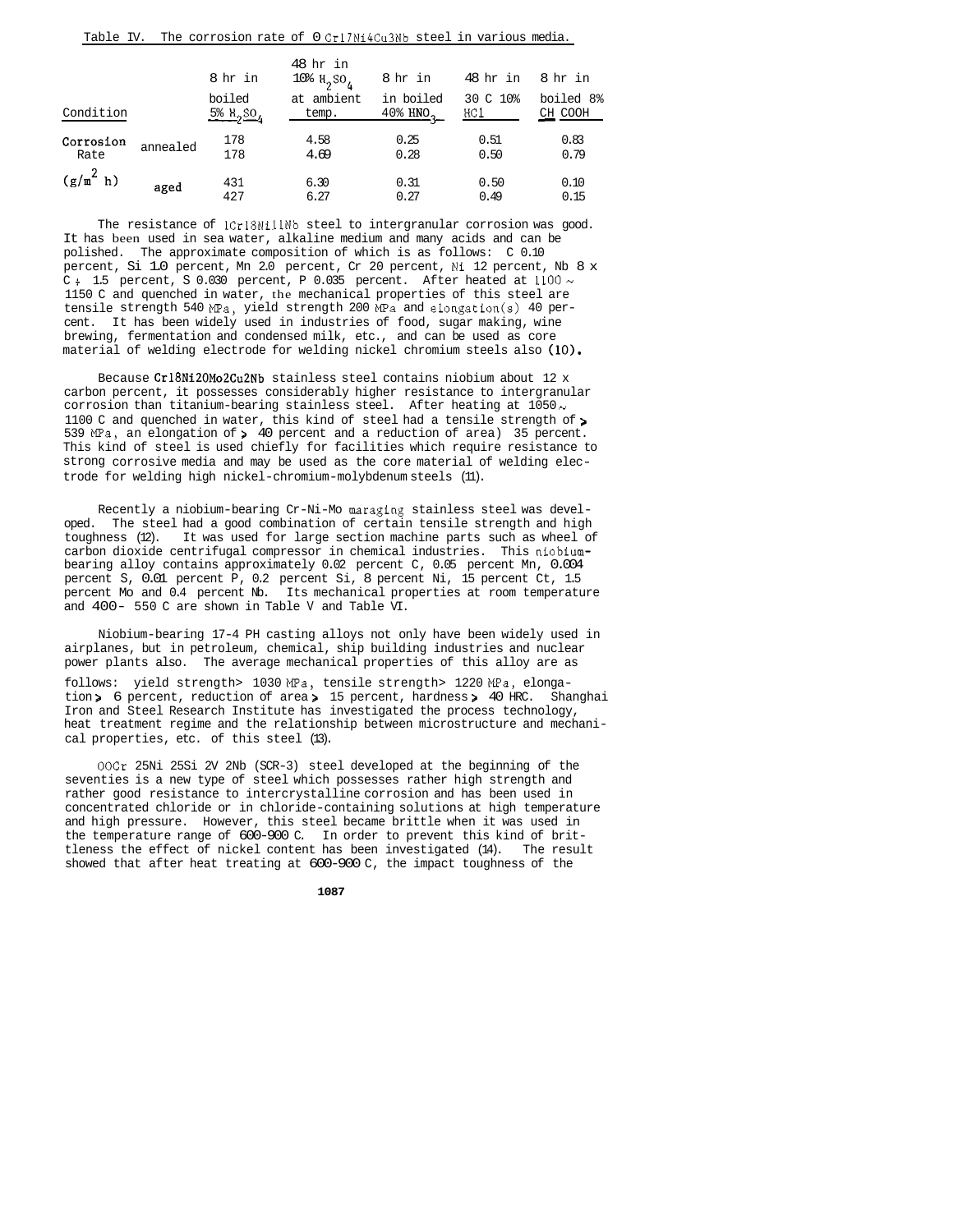alloy containing lower nickel is considerably lower than that of the alloy containing higher nickel (, 35%). It is due to the fact that the form<u>er</u><br>alloy after being heated at 600-900 C precipitated a vast amount of **g** alloy after being heated at 600-900 C precipitated a vast amount of  $\sigma$ phase, the maximum of which was about 10 percent, but on the contrary the latter alloy precipitated less than 3 percent.

| Specimen                             | Yield<br>strength<br>MPa) | Tensile<br>strength<br>(MPa) | Elonga-<br>tion<br>(7) | Reduction<br>of area<br>$(\%)$ | Impact<br>energy<br>(kg-m) |
|--------------------------------------|---------------------------|------------------------------|------------------------|--------------------------------|----------------------------|
| 19<br>mm plate<br>d.<br>direction    | 853                       | 911                          | 22.5                   | 78.5                           | 32.5<br>⋗                  |
| $20 \text{ mm}$ plate<br>L direction | 809                       | 867                          | 22.5                   | $\ddot{}$<br>71.5              | 32.0<br>>∶                 |
| $150$ m forging<br>L direction       | 858                       | 887                          | 21.0                   | 69.5                           | 29.4                       |

Table V. The mechanical properties of maraging stainless steel.

Table VI. Elevated temperature mechanical properties of 150 mm forging.

| Temp.<br>(°c) | Yield<br>strength<br>(MPa) | Tensile<br>strength<br>(MPa) | Elonga-<br>tion<br>(%) | Reduction<br>of area<br>(%) |
|---------------|----------------------------|------------------------------|------------------------|-----------------------------|
| 400           | 676                        | 689                          | 14.0                   | 77.0                        |
| 450           | 642                        | 676                          | 17.0                   | 79.0                        |
| 500           | 603                        | 603                          | 16.5                   | 80.5                        |
| 550           | 495                        | 505                          | 21.5                   | 80.5                        |

## The Application of Niobium in Heat Resistant Steels and High Temperature Alloys

At the beginning of the seventies, in order to develop better material for use in steam or gas turbine blades, strong carbide-forming elements Nb, V or Mo were added to the 12Cr type of martensitic stainless steels, e.g. 1Cr llCo 6MoVNbBN (Nb< 0.45%) steel has been used for turbine disks and turbine blades of jet engines (15).

Three more heat resistant steels have been developed. lCrl4Ni18W2Nb BRE steel (0.9-1.5%Nb) has been used for turbine blades of gas turbines working at< 680 C. 3Crl9Ni9MoWNbTi steel has been used for turbine blades, plates rotors, etc. working at 600 C for a long period. After water quenching from 1150-1180 C and soaking at 750 C for 12-15 hours, mechanical properties achieved are shown in Table VII (16).

| Table VII. |  | The mechanical properties of 3Cr19N19NmoWNbT1 steel. |  |
|------------|--|------------------------------------------------------|--|
|------------|--|------------------------------------------------------|--|

|             | Yield<br>strength | Tensile<br>strength | Elonga-<br>tion | Reduction<br>of area | Impact<br>energy |
|-------------|-------------------|---------------------|-----------------|----------------------|------------------|
|             | (MPa)             | (MPa)               | (%)             | (%)                  | (kg-m)           |
| L direction | $323 - 451$       | $735 - 823$         | $31 - 49$       | $40 - 49$            | 9.5              |
| C direction | $343 - 568$       | $598 - 843$         | $9 - 29$        | $10 - 42$            | $2.8 \sim 8.0$   |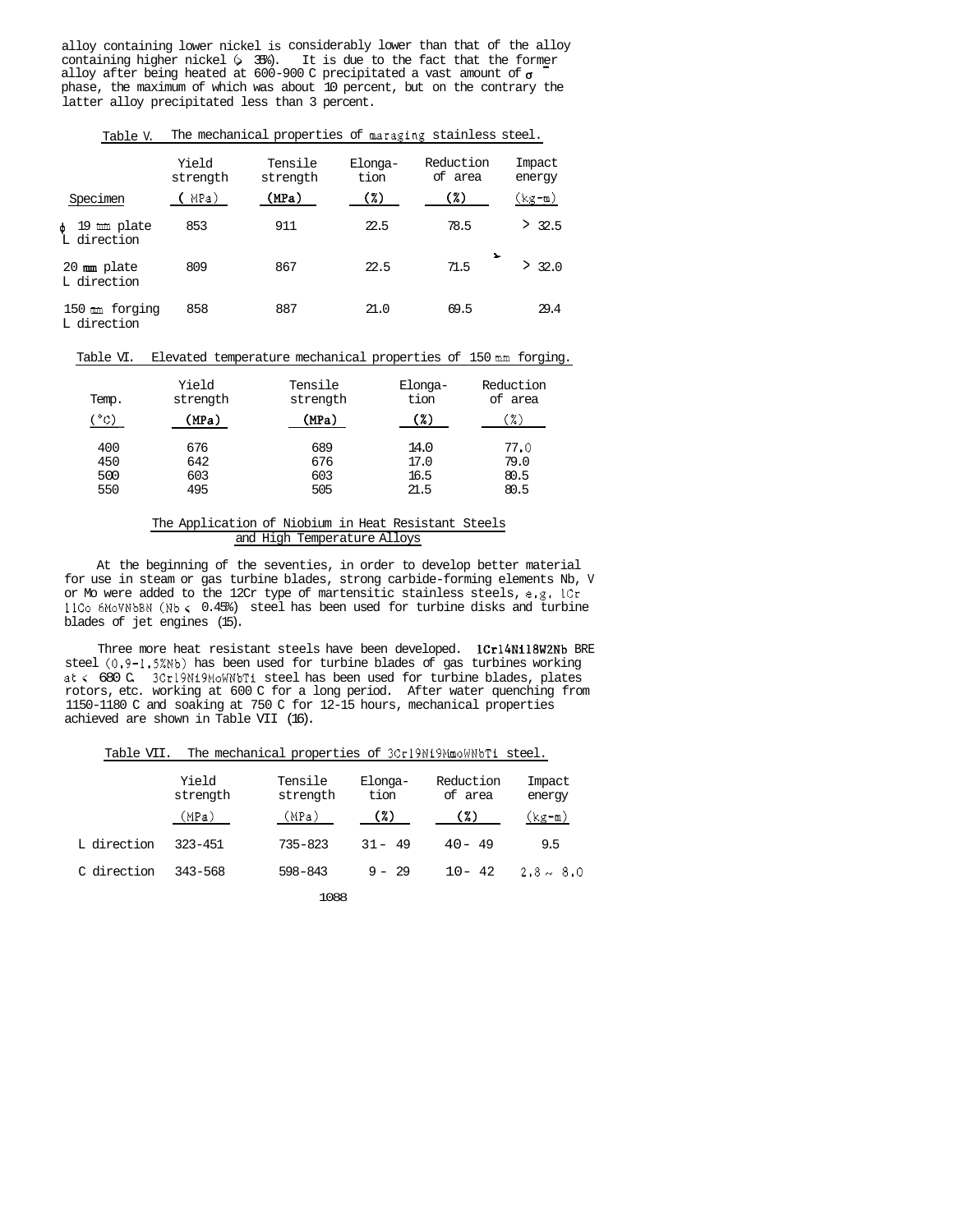The approximate composition of this steel was 0.28-0.35 percent C, 18-20 percent Cr, 8-10 percent Ni, 1.0-1.5 percent Mo, 1.0-1.5 percent W, 0.2-0.5 percent **Nb.**  It is worth mentioning a third niobium-bearing heat resistant steel 7 Mn20A15MoVNb (0.15-0.30%Nb) which contains neither chromium nor nickel. After heated at 1060 C water quenched and aged at 750 C, the ultimate tensile strength of this steel at room temperature was above 735  $\mathbb{R}^3$ . It has been used for the inlet or outlet valves working at temperature below 500 C in large power locomotive and marine diesel engines.

Meanwhile, the effect of niobium on the mechanical properties of 3Cr-20NilOMn 9MoNbBN steel (so-called LF steel) used for some high duty diesel engines has been investigated. Experimental result showed that 0.3-0.5 percent niobium will improve high temperature fatigue strength, creep strength, resistance to corrosion, and resistance to corrosive exhaust products.

Nickel-base alloy GH33 was used for turbine disks of jet engines, its working temperature being 700 **C.** After addition of 1.5 percent niobium to this alloy, it became age-hardening nickel-base high temperature alloy (trade designation GH33A). The mechanical properties were considerably improved.<br>The chemical composition and the effect **of** nichium on the mechanical proper The chemical composition and the effect **of** niobium on the mechanical properties of GH33 and GH33A were shown in Table VIII, **IX** and X **(17).** 

| Table VIII. The approximate chemical composition of GH33 and GH33A, |  |  |  |  |
|---------------------------------------------------------------------|--|--|--|--|
| Alloy Nb $C$ $Cr$ Al Ti B $Ce$ Ti $A1$ Ti Al                        |  |  |  |  |
| GH33 - 0.044 20.0 0.92 2.84 0.01 0.01 3.76 3.09                     |  |  |  |  |
| GH33A 1.53 0.044 19.9 0.96 2.92 0.0078 0.01 3.88 3.03               |  |  |  |  |

| Table IX. The effect of Niobium on the mechanical properties of GH33 alloy. |  |  |  |  |  |  |  |  |  |  |  |  |  |
|-----------------------------------------------------------------------------|--|--|--|--|--|--|--|--|--|--|--|--|--|
|-----------------------------------------------------------------------------|--|--|--|--|--|--|--|--|--|--|--|--|--|

|       |                              |                     | Room Temperature     |                      |                  |                           |
|-------|------------------------------|---------------------|----------------------|----------------------|------------------|---------------------------|
|       | Yield<br>strength            | Tensile<br>strength | Elonga-<br>tion      | Reduction<br>of area | Impact<br>energy |                           |
| Alloy | (MPa)                        | (MPa)               | %                    | %                    | kg-m             | $\underline{\texttt{HB}}$ |
| GH33  | 743                          | 1060                | 15.0                 | 15.4                 | 3.4              | 303                       |
| GH33A | 815                          | 1215                | 30.9                 | 34.8                 | 6.9              | 329                       |
|       |                              |                     |                      |                      |                  |                           |
|       |                              |                     | 700 C                |                      |                  |                           |
|       | Tensile<br>strength<br>(MPa) |                     | Elonga-<br>tion<br>X | Reduc-<br>tion<br>%  |                  |                           |
|       |                              | 940                 | 17.6                 | 19.5                 |                  |                           |

982 18.9 19.0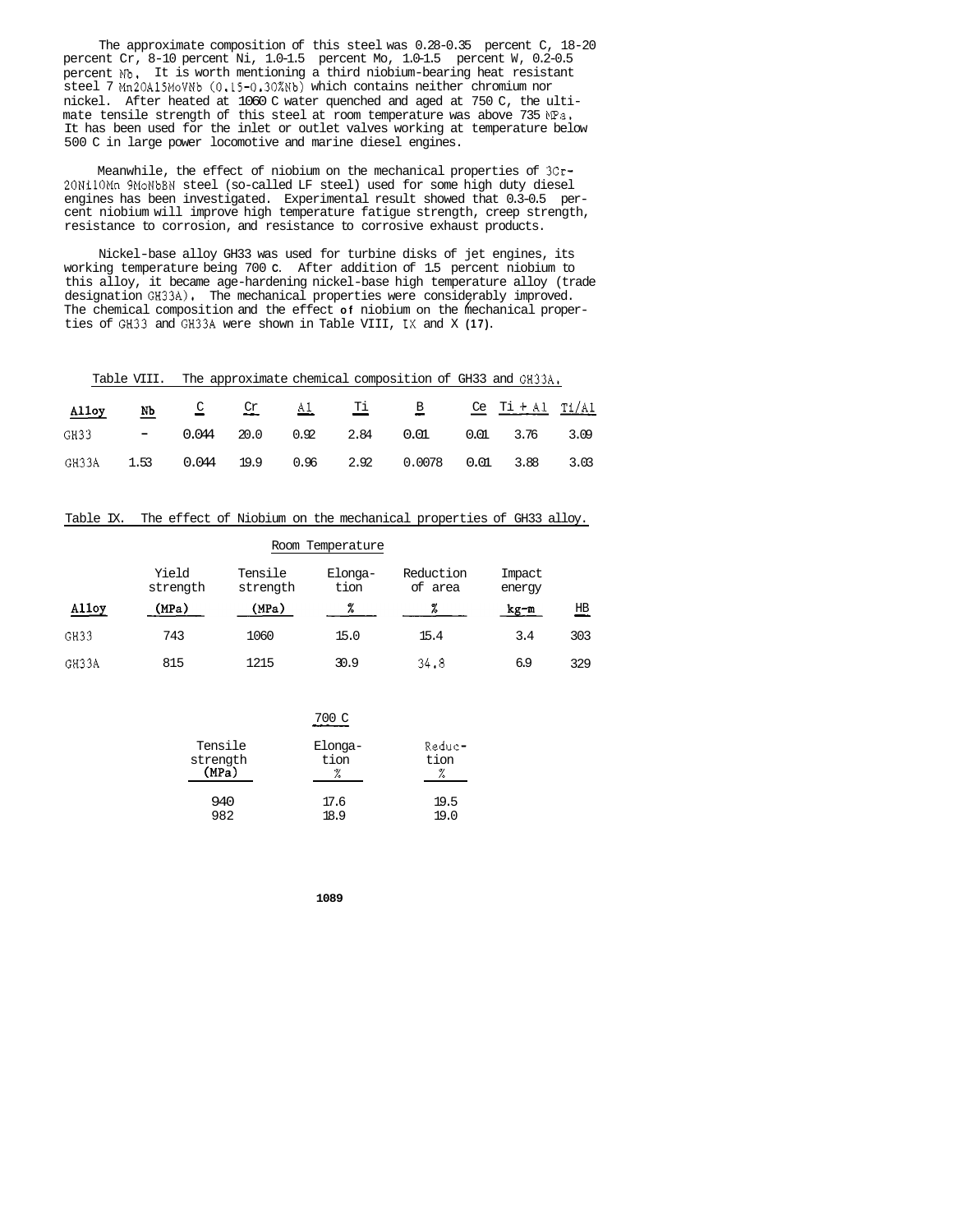|                  | Table X.                   | The effect of niobium on creep properties. |                                   |                               |
|------------------|----------------------------|--------------------------------------------|-----------------------------------|-------------------------------|
| Alloy            | Total<br>$elonga-$<br>tion | Residual<br>$elonga-$<br>tion              | Elastic<br>$elonga-$<br>tion<br>% | Creep<br>rate-<br>hour        |
| GH <sub>33</sub> | 1.0316                     | 0.9628                                     | 0.2884                            | $10 \times 10^{-5}$           |
| GH33A            | 0.4672                     | 0.2164                                     | 0.2818                            | 1.9 $\times$ 10 <sup>-5</sup> |

Niobium-bearing high temperature alloy GH14 was used for combustion chambers. It has the features of lower nickel content, higher high temperature strength, etc. (18). The composition of the alloy **is** as follows: C 0.08 percent, **Mn** 1.50 percent, Si 0.60 percent, P 0.020 percent, S 0.015 0.08 percent, Mn 1.50 percent, S = 0.60 percent, P 0.020 percent, S 0.015<br>percent, C r 19–22 percent, Ni 28–34 percent, W 7.5–9.5 percent, Mb 5–2.5 percent, Cr 19–22 percent, N1 28–34 percent, W 1.5–9.5 percent, No 3–2.5<br>percent, Nb 0.8–1.3 percent, N 15–0.25 percent, B 0.01, Ce 0.05. After aging percent, No 0.8-1.3 percent, N 15-0.25 percent, B 0.01, Ce 0.05. After aging at 550-700 C for 100-200 hours, the mechanical properties of this alloy basically did not change. After aging at 800-900 C for 100-200 hours due to the precipitation of  $M_6C$  and Laves phase the strength at room temperature was markedly improved, but the high temperature strength changed very little, and the plasticity at room temperature decreased. After aging at 950 C for 100- 200 hours, the strength at room temperature and high temperature was approximately the same as the as-received condition but the plasticity at room temperature was lower than that of the as-received condition. However, in all the above conditions the lowest value of reduction of area was above 20 percent.

GH169 alloy contained about 5.5 percent niobium (19). After heat treatment, a large amount of precipitation hardening phasey" (Ni<sub>2</sub>Nb) was formed. After cold rolling and 900 C solution treatment, the hardness of this alloy was the same as that in the cold rolled condition (HV400). However, after solution treatment at a temperature higher than 950 C, the hardness decreased abruptly because of recrystallization.

#### Use of Niobium in Precision Alloy

One of the widely used magnetic materials in the Chinese electronic industries is 80 percent  $N1 - 8$  percent  $Nb - 12$  percent Fe alloy which possesses good initial permeability pa and maximum permeability  $\mu$ m. At the same time, after tempering at high temperature, it still maintains rather high hardness. The physical properties of this alloy are shown in Table XI and Table **XI1** (20).

|            |       |      | Chemical Composition<br>(wt%) |   |                        | Curie                     | $Satu -$<br>rated<br>Induc- | Elastic                                | Lattice         |
|------------|-------|------|-------------------------------|---|------------------------|---------------------------|-----------------------------|----------------------------------------|-----------------|
| Alloy      | Ni.   | Ъ.   | c                             | s | Fe                     | point<br>To $(^{\circ}C)$ | tion<br>(GS)                | modulus.<br>$E(dyne/cm^2)$             | constant<br>(Å) |
| $Ni-Fe-Nb$ | 79.38 | 7.82 |                               |   | $.003$ $.002$ the rest | 297                       | 6000                        | 2.156 $\times$ 10 <sup>12</sup> 3.5711 |                 |
|            |       |      |                               |   |                        |                           | Density<br>$(g/cm^3)$       | Linear expansion                       | coefficient     |
|            |       |      |                               |   |                        |                           | 8.8                         | 12.48                                  |                 |

| Table XI. |  |  | The chemical composition and physical properties of Ni-Fe-Nb alloy. |
|-----------|--|--|---------------------------------------------------------------------|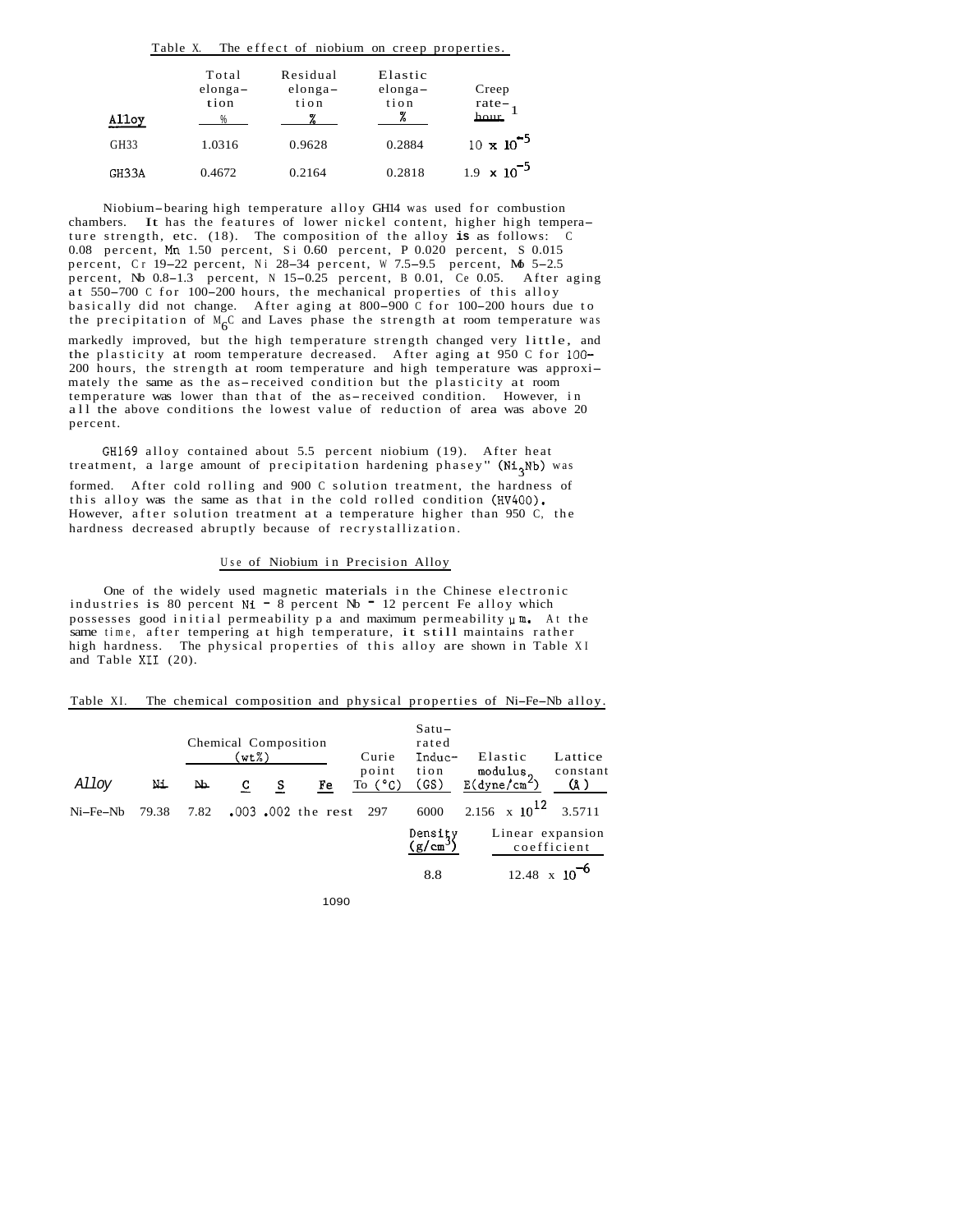|                                                                                        | different heat treatments.                                |                                            |                                 |                                      |  |  |  |  |
|----------------------------------------------------------------------------------------|-----------------------------------------------------------|--------------------------------------------|---------------------------------|--------------------------------------|--|--|--|--|
| Heat Treatment                                                                         | Initial<br>permeability<br>$\mu$ 0.001<br>(Gs/0e <b>)</b> | Maximum<br>permeabil-<br>ίty μα<br>(Gs/Oe) | Coercive<br>force<br>Hc<br>(0e) | Saturated<br>induction<br>Bs<br>(Gs) |  |  |  |  |
| 1150 C, $2h$ Furnace<br>cooled to 300 C                                                | 80000                                                     | 400000                                     | 0.05                            | 6000                                 |  |  |  |  |
| 1150 C, 2 h Furnace<br>cooled to 300 C;<br>aged at $780\,$ C, $6h$ ,<br>Furnace cooled | 17000                                                     | 85000                                      | 0.24                            | 6000                                 |  |  |  |  |

Table XII. The magnetic properties of Ni-Fe-Nb alloy after

When aluminum  $\sigma r /$  and molybdenum is added to the Ni-Fe-Nb alloy, the modified alloy can be rolled to  $0.02-0.2$ mm thickness strip after softening treatment. The microstructure is a typically modulated structure which has been proved by X-Ray analysis, TEM observation and hardness measurement (21). The precipitation ofy ' phase  $\texttt{Ni}_3$  (Al, Nb) will increase the hardness and decrease the sensitivity to stress of this kind of alloy. The static and dynamic soft magnetic properties, the workability and wearability of this alloy are good. It is a good material for various kinds of magnetic heads,

The typical Ni-Fe-Nb alloys containing aluminum  $or/and$  molybdenum were Ni-Fe-Nb-Mo-A1 and Ni-Fe-Nb-A1 alloys. The chemical compositions, physical properties and the optimum magnetic properties are shown in Table **XI11** and Table XIV respectively. Having the best combination of various properties these two alloys were widely used materials for magnetic heads of digital type machines and special recorders (22).

| Table XIII. The chemical composition and physical properties of |  |
|-----------------------------------------------------------------|--|
| typical alloys for magnetic heads.                              |  |

|                        | Chemical Composition (wt%) |      |      |      |             | Saturated                     |                        |                   |
|------------------------|----------------------------|------|------|------|-------------|-------------------------------|------------------------|-------------------|
| Alloy                  | Nt                         | Nb   | A1   | Mo   | Fe          | induction<br>$_{\rm BS}$ (Gs) | point<br>$T_0$ , $(C)$ | Density<br>(g/cm) |
| Ni-Fe-Nb-<br>$Mo - A1$ | 78.98                      | 7.13 | 0.46 | 2.07 | the<br>rest | 4900                          | 300                    | 8.77              |
| Ni-Fe-Nb<br>Αl         | 79.66                      | 8.09 | 1.14 |      | the<br>rest | 4800                          | 297                    | 8.66              |
|                        |                            |      |      |      |             | Resistivity                   |                        | Hardness          |
|                        |                            |      |      |      |             | ρ,<br>նս Ω                    | $-CII$ )               | (HV)              |
|                        |                            |      |      |      |             | 88<br>85                      |                        | 290<br>350        |
|                        |                            |      |      |      |             |                               |                        |                   |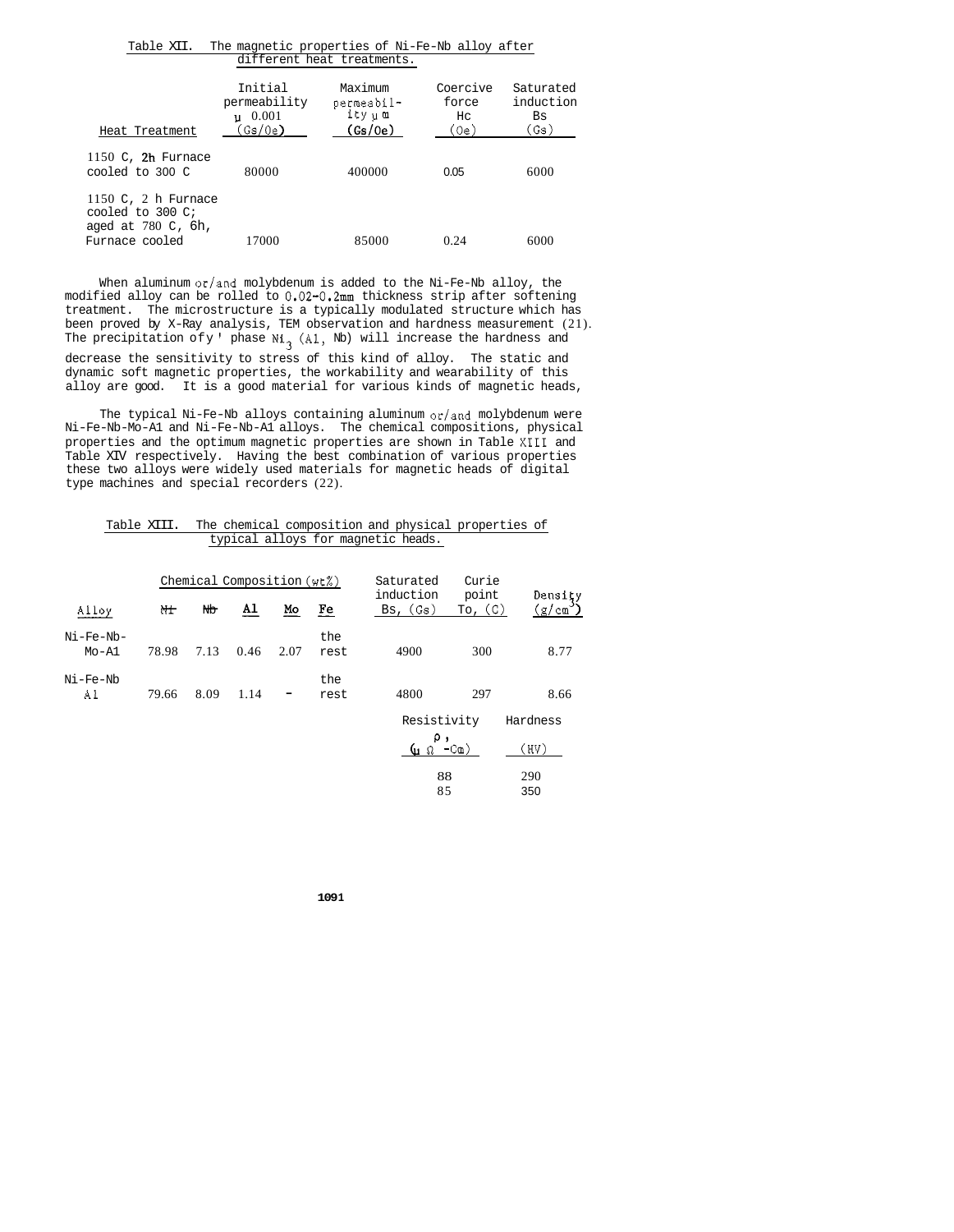| Alloy              | Initial<br>permeability<br>$\mu$ 0.001<br>(Gs/Oe) | Maximum<br>permeability<br>$\mu$ m $(Gs/Oe)$ | Coercive<br>force<br>Hс<br>(Oe) | Residual<br>induction<br>Br,<br>(Gs)                                                               |
|--------------------|---------------------------------------------------|----------------------------------------------|---------------------------------|----------------------------------------------------------------------------------------------------|
| Ni-Fe-Nb-<br>Mo-Al | 80000                                             | 330000                                       | 0.05                            | 2400                                                                                               |
| Ni-Fe-Nb-<br>Al    | 15000                                             | 150000                                       | 0.013                           | 3700                                                                                               |
|                    |                                                   | Saturated<br>induction<br>Bs, (Gs)           |                                 | Heat<br>Treatment                                                                                  |
|                    |                                                   | 4800                                         |                                 | 1100-1150 C x 3 h in<br>vacuum, Furnace cooled                                                     |
|                    |                                                   | 4800                                         |                                 | $1000 - 1200$ C x 2h in<br>vacuum, Furnace cooled<br>970 C x 1 h in Hydrogen<br>atm. fast cooling. |

| Table XIV. The optimum magnetic properties of typical |  |
|-------------------------------------------------------|--|
| alloys for magnetic heads.                            |  |

The parts which are sensitive to elasticity of the instruments used in or near the magnetic field must be nonmagnetic. The rate of magnetization of or near the magnetic field must be nonmagnetic. The rate of magnetization of<br>niobium base alloy is about  $10^{-6}$ . These alloys are the optimum materials of constant,elasticity used at high temperature. For instance, Nb-40Ti5.5Al alloy can be used in the temperature range of -60- *400* C for a long time. After improving the resistance to oxidation, this alloy can be used at temperatures up to 1000 C  $(23)$ . The approximate composition is 40 percent Ti, 0.06 percent C, 5 percent aluminum and niobium being the rest. Because of its low elastic modulus and high elastic limit, the ratio of stored energy  $\sigma$   $^2$ /E increases, which improves the sensitivity of the instrument significantly. The effect of heat treatment temperature on the hardness of this alloy is shown in Table *XV.* 

The alloy can be aged hardened either in the cold rolled or water quenched condition. After age-hardening, the elastic modulus of the alloy is about 98 x  $10^3$  – 113 x  $10^3$  MPa which is nearly the same as the original condition, but the tensile strength and the elastic limit can be considerably increased (the elastic limit will be 980 MPa).

|                         | Table XV. The effect of heat treatment on the hardness of |      |     |                      |     |                                   |     |     |     |     |      |
|-------------------------|-----------------------------------------------------------|------|-----|----------------------|-----|-----------------------------------|-----|-----|-----|-----|------|
|                         |                                                           |      |     | Nb-40Ti-5,5Al alloy. |     |                                   |     |     |     |     |      |
|                         |                                                           |      |     |                      |     | Heat Treatment Temperature $(°0)$ |     |     |     |     |      |
| Condition               | R.I.                                                      | 300  | 400 | 500                  | 550 | 600                               | 650 | 700 | 800 | 900 | 1000 |
| Cold rolled<br>70%      | 329                                                       | 334  | 340 | 360                  | 387 | 419                               | 380 | 345 | 289 | 252 | 244  |
| 1000 C x lh<br>$W, Q$ . | 238                                                       | -242 | 244 |                      |     | 247                               | 255 | 268 | 252 |     |      |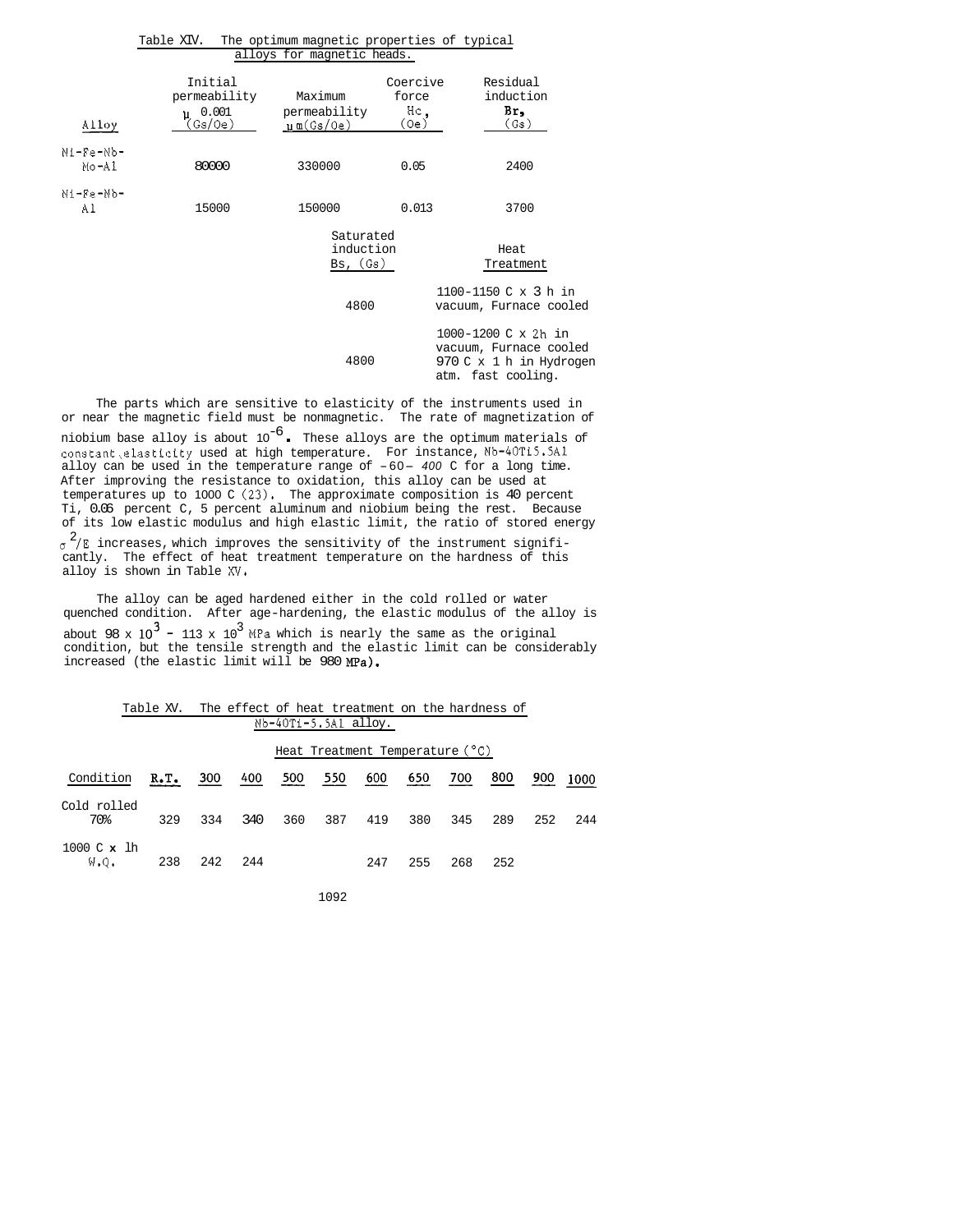Besides the different types of alloys mentioned above, niobium has also been used in other ferrous materials in China *(24).* 

#### Niobium-bearing cast steel rolls

About *50* Nb-bearing (0.04-0.06%Nb) cast steel rolls have been tried. The surface hardness at high temperature of niobium-bearing cast steel rolls in comparison with niobium-bearing or molybdenum-bearing cast steel roll is shown in Table XVI. The function of niobium in this kind of product was to decrease the amount of pearlite and to spheroidize the graphite and make it finely divided.

The working temperature of this kind of roll was rather high and its fatigue strength at high temperature was good so that premature fracture was avoided.

| Table XVI. The comparison of Niobium-, Nickel-, and |                                     |  |  |
|-----------------------------------------------------|-------------------------------------|--|--|
|                                                     | Molybdenum-bearing cast steel roll. |  |  |

|                                        | Molybdenum-bearing cast steel roll. |                |                                                                                |                    |  |  |  |
|----------------------------------------|-------------------------------------|----------------|--------------------------------------------------------------------------------|--------------------|--|--|--|
| Type of roll                           | Hardness<br>of R.T.<br>(HV)         | 400            | Decrease of hardness $(-\Delta HV)$ at high<br>temperature (20 kg load)<br>500 | ొ⊂<br><u>600</u>   |  |  |  |
| Nb-bearing<br>Ni-bearing<br>Mo-bearing | 545<br>540<br>545                   | 24<br>28<br>47 | 55<br>58<br>61                                                                 | 72<br>73.5<br>75.0 |  |  |  |

#### Niobium-bearing cast iron cylinders for automobiles

The addition of about 0.3 percent niobium to the iron used for casting cylinders and rare earth treatment metal will significantly decrease the rate of corrosion of the cylinder.

### Conclusion

Research and development of niobium-bearing.alloys in China is still rather limited. However, we can predict that as part of the moderization of Chinese industries, research and development of niobium-bearing micro-alloyed steels and other niobium-bearing steels and alloys will be greatly intensified and the production of niobium-bearing alloys in China will increase significantly.

#### References

- **1.** Science Promotion Society of Japan, Iron-making No. *19* committee, Iron, Steel, and Alloy Elements, Tokyo, *1966,* Vol. **1, p.** *723.*
- *2.* Wanp, Yingshu et al, Symposium of CISRI, *1979.*
- *3.* Zhang, Hongtao et al, Internal Research Report, CISRI, *1978.*
- 4. Xue, Kaishi, Shanghai Metallurgy, *1980,* No. *3,* p. *45.*